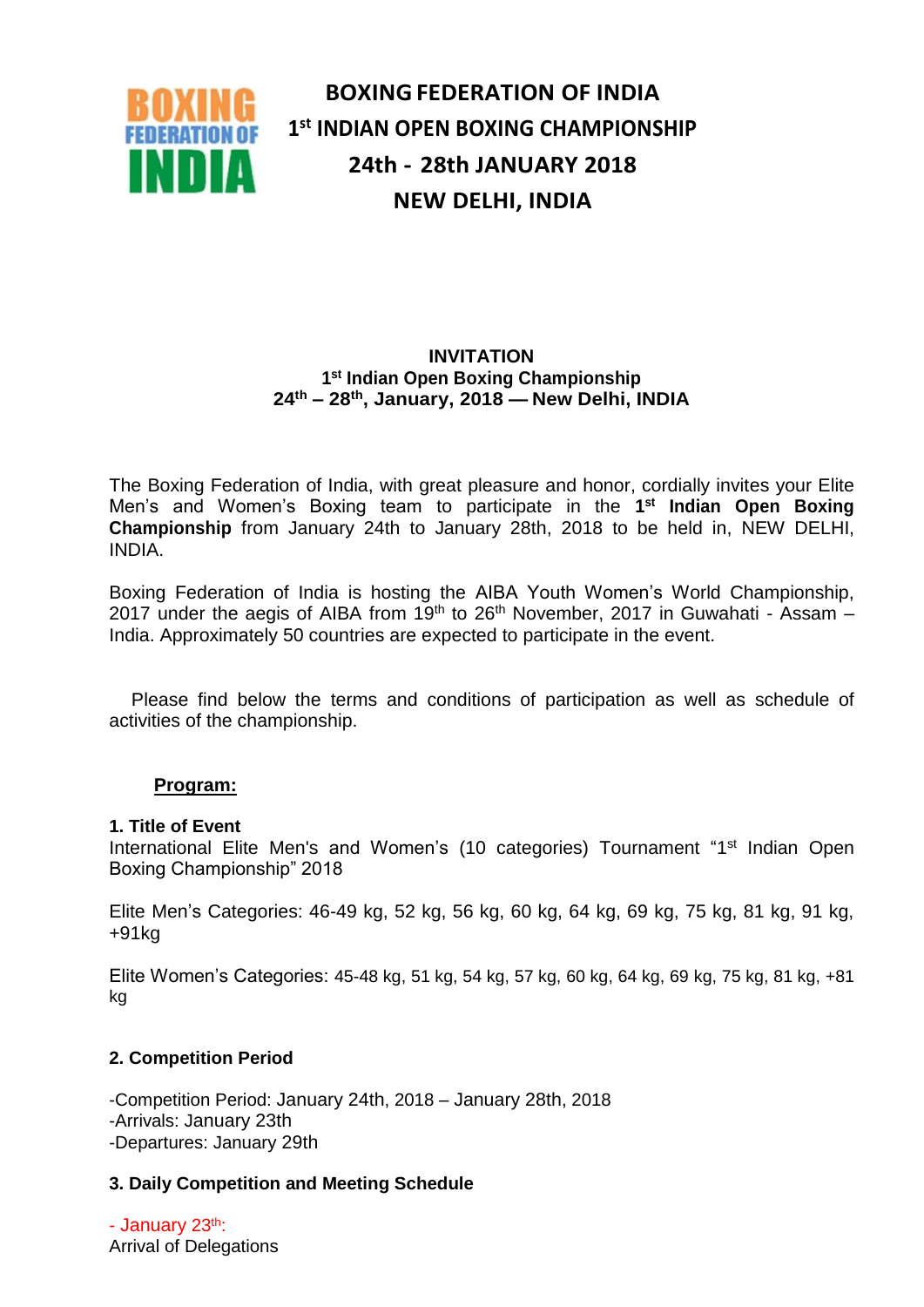

20:00 – Technical Meeting

#### - January 24<sup>th</sup>

08:00 – 10:00 – Medical Examination, General Weigh-In 11.00 – Official Draw 15:00 – Preliminaries 18:00 – 18:30 – Opening Ceremony 18:31 – Preliminaries

- January 25<sup>th</sup>

08:00 – 09:00 – Medical Examination, General Weigh-In 15:00 – Preliminaries 19:00 – Preliminaries

#### -- January 26<sup>th</sup>

08:00 – 09:00 – Medical Examination, General Weigh-In 14:00 – Quarter-Finals 18:00 – Quarter-Finals

-- January 27<sup>th</sup>

08:00 – 09:00 – Medical Examination, General Weigh-In 14:00 – Semi-Finals 18:00 – Semi-Finals

-- January 28<sup>th</sup> 08:00 – 09:00 – Medical Examination, General Weigh-In 14:00 – Finals

-- January 29<sup>th</sup> Departure of Delegations

## **4. Competition Venue**

Name: Thyagraj Indoor Stadium Location: New Delhi- India

### **5. Number of Rounds**

Elite Men: Three (3) rounds of three (3) minutes, one (1) minute rest between rounds. Elite Women: Three (3) rounds of three (3) minutes, one (1) minute rest between rounds. **6. Scoring System**

AIBA new Scoring System will be used.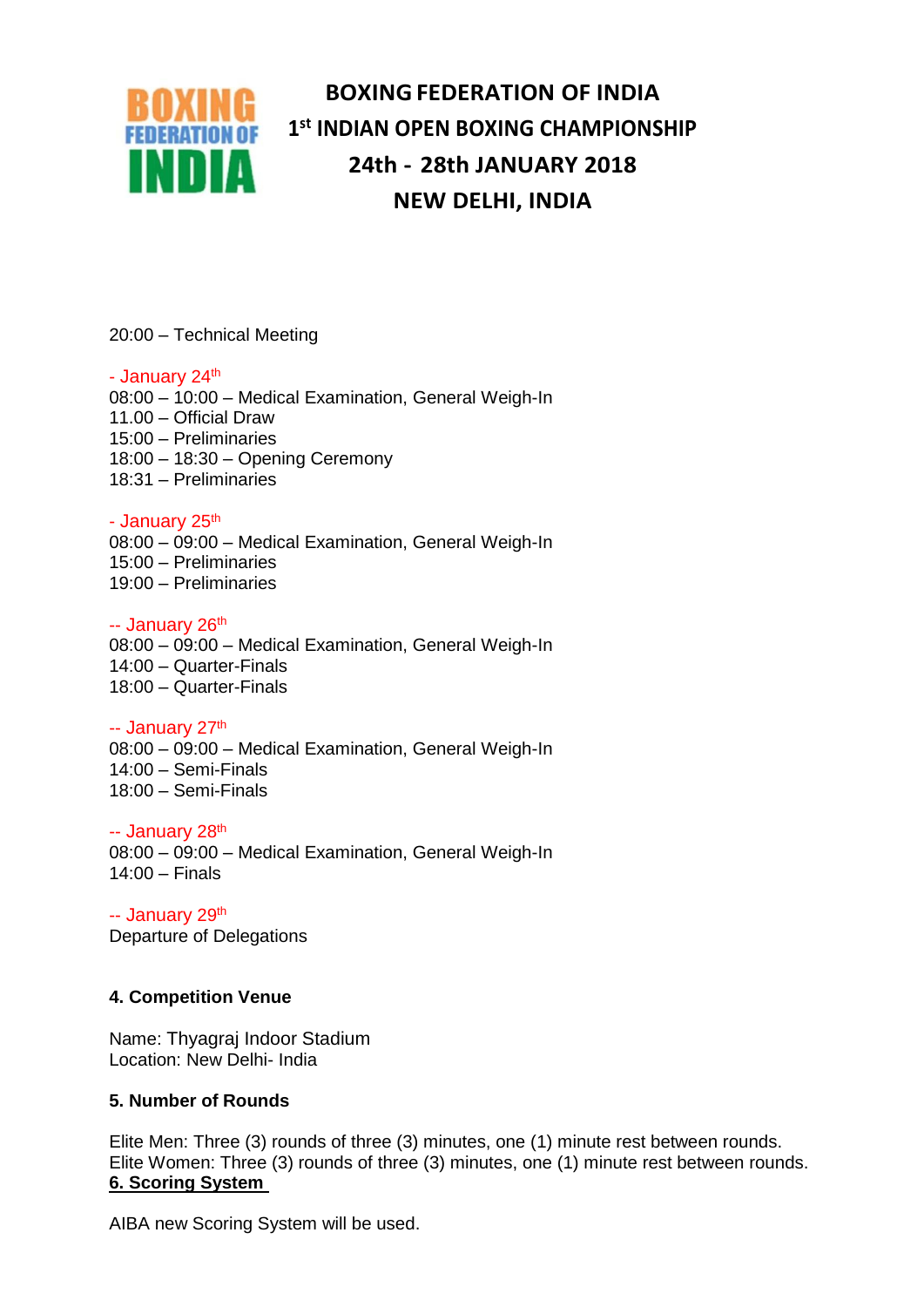

## **7. Referees & Judges**

Referees & Judges (AIBA R&J with 1-2-3 stars only) can be sent with their team.

### **8. Registration**

Each team can have the maximum of 20 persons (Including Boxers and Officials.)

### **9. Requirements**

A. All Boxers must bring to the General Weigh-In the following documents:

- Boxer's AIBA Competition Record Book with annual medicals duly completed
- Passport
- Accreditation Card
- Declaration of Non Pregnancy form (for women athletes)

B. Boxer's Uniform:

- Each boxer must bring two sets of uniform red and blue
- All uniforms must follow the AIBA uniform guidelines in the Rules.

### **10. Transportation**

Local Transportation will be provided by the Organizers to and from the airport as well as from hotel to the competition venue and back. However the transportation from respective country to New Delhi and back will be the responsibility of participating country.

### **11. Accommodation for Team Delegations**

#### **A. Accommodation for all Team Delegations are as follows:**

- Double room (2 persons per room/night), including 3 meals 40 USD/per night/per person
- Single room (1 person per night), including 3 meals as per availability 60 USD per night/per person

### **12. Insurance**

All participants are requested to get their own travel and medical insurance. LOC will provide liability insurance only at the Competition Venue for all participants.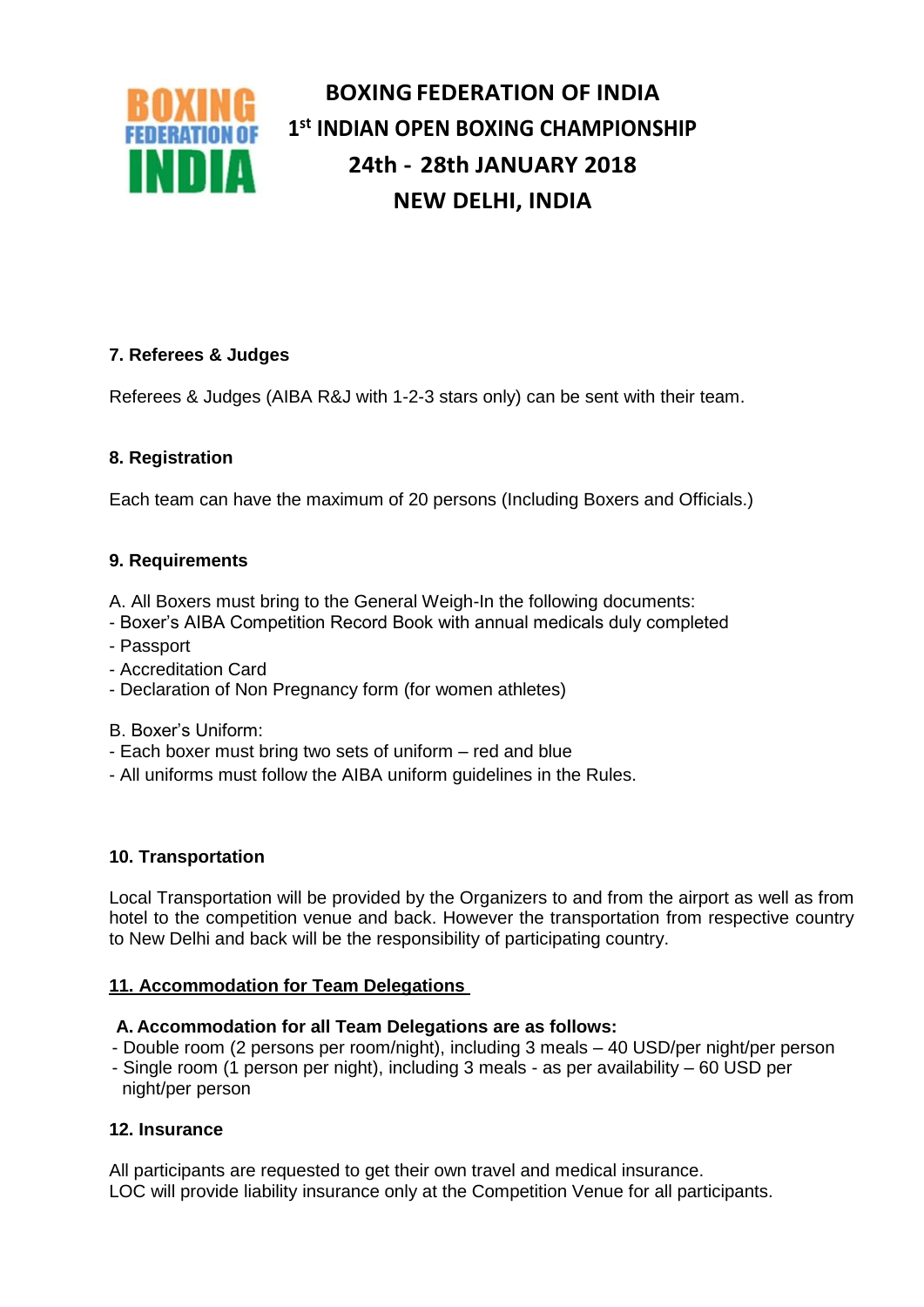

#### **13. Medical Care**

The LOC will provide medical care and first-aid during the entire event to all participants who suffer from a sport injury (contracted during the event).

**14. Registration** Preliminary registration – Entry by Number (By 10<sup>th</sup> December, 2017) Final Registration - Entry by Name (By 5<sup>th</sup> January, 2018)

External Relations of BFI Mr. Sarvesh Pathak Phone: +91-9711253398 e-mail: info@boxingfederation.in

### **Boxing Federation of India is looking forward to welcoming you to India.**

Yours sincerely,

President Ajay Singh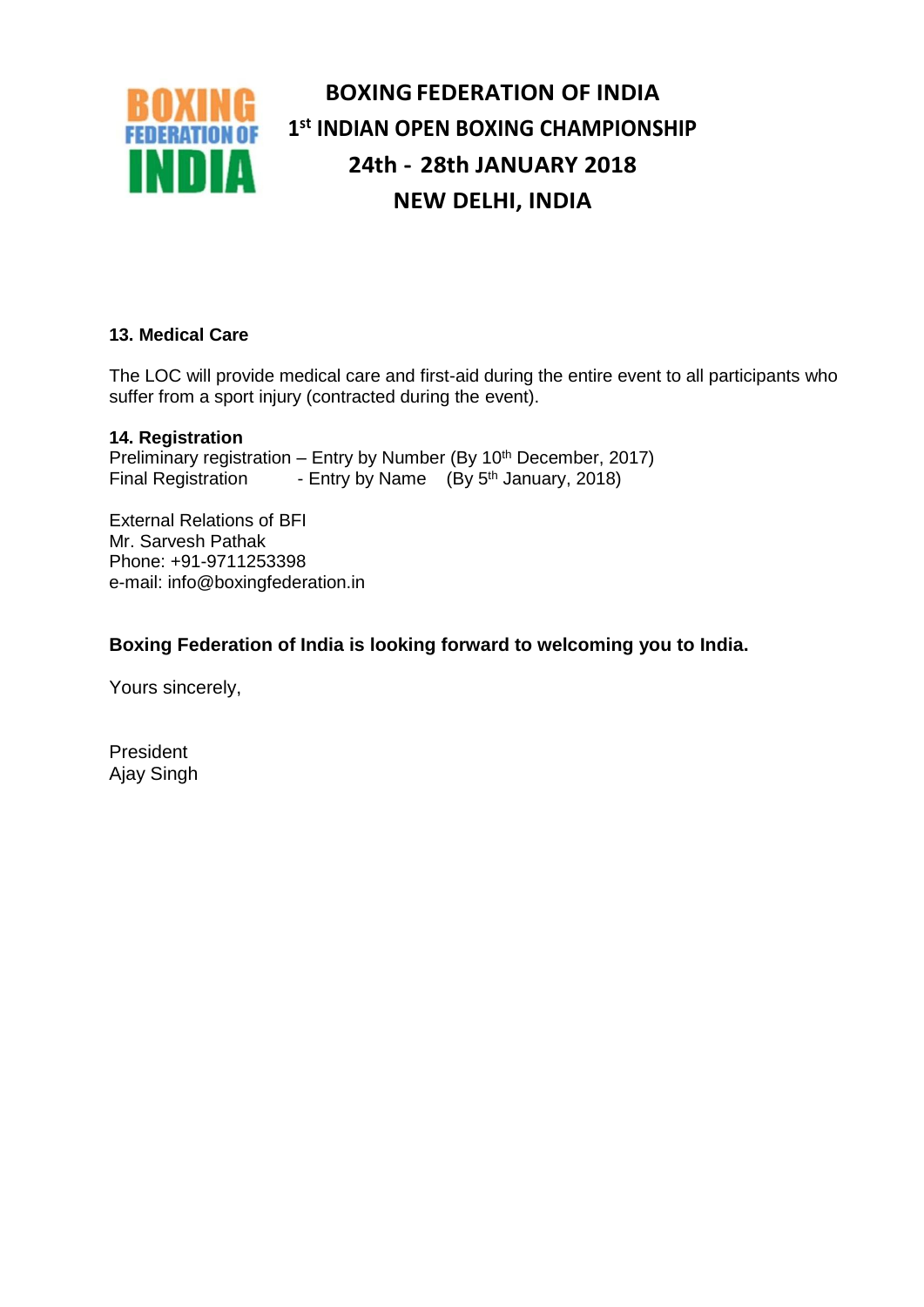

# PRELIMINARY ENTRY FORM --Please return this form not later than **10th of December, 2017-**

**Association or Federation of:** 

# DELEGATION COMPOSITION:

| Team<br>Leader | Medical | Other | R/J | Coach | <b>Boxers</b> | Total |
|----------------|---------|-------|-----|-------|---------------|-------|
|                |         |       |     |       |               |       |

# **ELITE MEN BOXERS**

| <b>MEMBER</b> |       |       |       |       |       |       |       |       |             |
|---------------|-------|-------|-------|-------|-------|-------|-------|-------|-------------|
| 49 kg         | 52 kg | 56 kg | 60 kg | 64 kg | 69 kg | 75 kg | 81 kg | 91 kg | $+91$<br>ka |
|               |       |       |       |       |       |       |       |       |             |
|               |       |       |       |       |       |       |       |       |             |
|               |       |       |       |       |       |       |       |       |             |

# **ELITE WOMEN BOXERS**

**MEMBER**

**MEMBER**

| 48 kg | 51 kg | 54 kg | 57 kg | 60 kg | 64 kg | 69 kg | 75 kg | 81 kg | $+81$ kg |
|-------|-------|-------|-------|-------|-------|-------|-------|-------|----------|
|       |       |       |       |       |       |       |       |       |          |
|       |       |       |       |       |       |       |       |       |          |
|       |       |       |       |       |       |       |       |       |          |